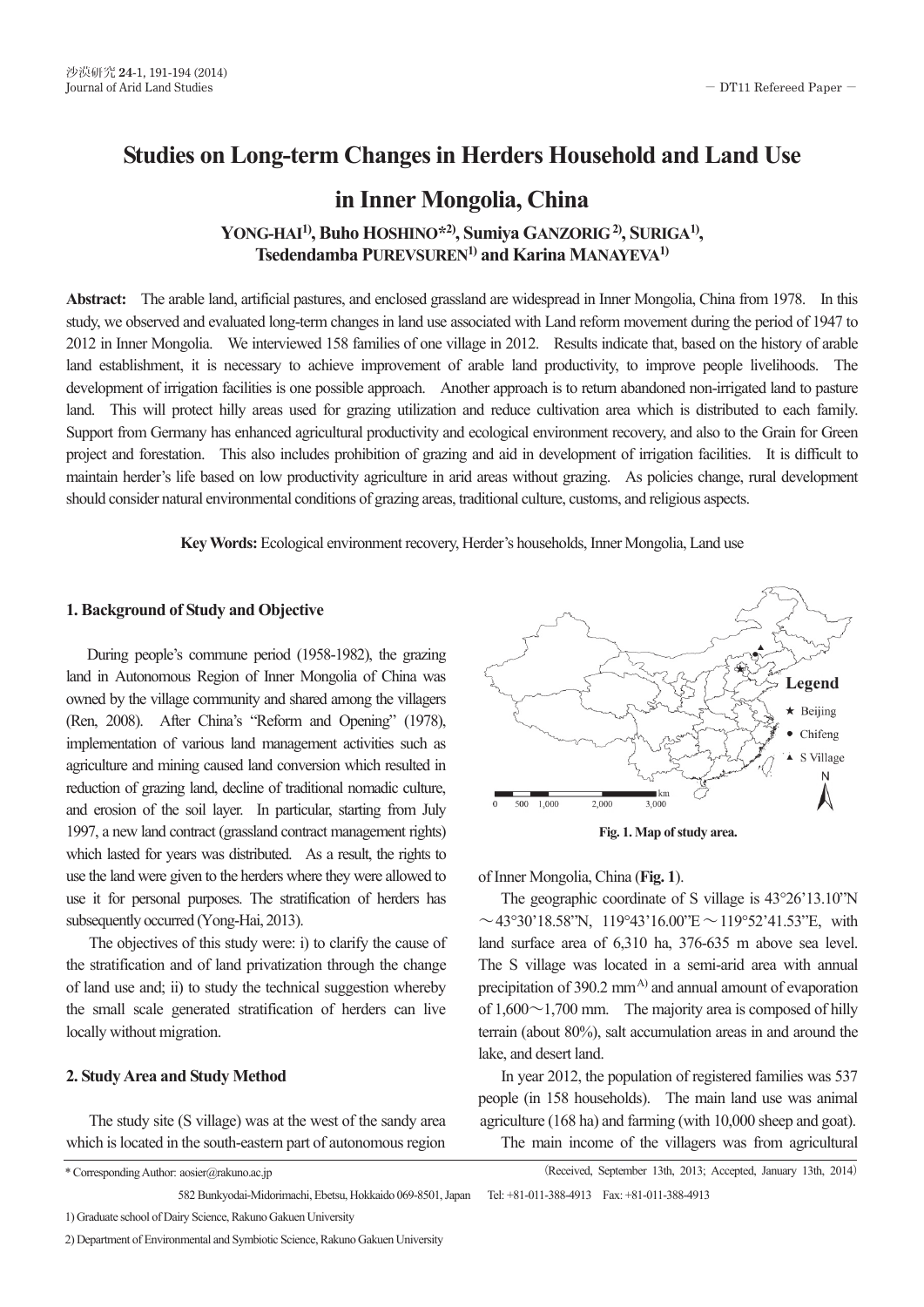

**Fig. 2. Land Distribution Table. Fig. 2. Land Distribution Table. Fig. 2. Land Distribution Table.** 

industry, livestock industry, and working in the city. The am characteristics of S village are: (1) far away from the capital or su city (2) the presence of a well-organized, local government city (2) the presence of a well-organized, local government city (2) the presence of a well-organized, local government resulted in the village being a model of good organization (3) nat the surface area of the village is much larger than the other the surface area of the village is much larger than the other the surface area of the village is much larger than the other surrounding villages (4) soil erosion has occurred in the fiel village. village.

The survey methods included 1) a review of aerial Form photographs via "Google Earth" and "Tianditu" (2007 photographs via "Google Earth" and "Tianditu" (2007 photographs via "Google Earth" and "Tianditu" (2007 version); TIANDITU<sup>B)</sup> is the website providing "one-stop" the geospatial information services to personal users, enterprises, geospatial information services to personal users, enterprises, geospatial information services to personal users, enterprises, professional agencies and governments via networks such as professional agencies and governments via networks such as professional agencies and governments via networks such as Internet, mobile communication networks and Intranet. 2) Internet, mobile communication networks and Intranet. 2) Internet, mobile communication networks and Intranet. 2) Residents of S village were interviewed by phone for 72 times Residents of S village were interviewed by phone for 72 times Residents of S village were interviewed by phone for 72 times since September 2011 to the end of the year 2012. since September 2011 to the end of the year 2012. since September 2011 to the end of the year 2012. Specifically, i) phone interviews were carried out according to Specifically, i) phone interviews were carried out according to Specifically, i) phone interviews were carried out according to different projects. ii) phone interviews were carried out to 4-5 Full neighboring families. iii) phone interviews were made to any neighboring families. iii) phone interviews were made to any neighboring families. iii) phone interviews were made to any one of the family members within the families of Village S. foc 3) Face-to-face interviews were also made with all the villagers 3) Face-to-face interviews were also made with all the villagers 3) Face-to-face interviews were also made with all the villagers of Village S (158 households). Data were collected (land by distribution, memo pad of village committees, family diaries, distribution, memo pad of village committees, family diaries, distribution, memo pad of village committees, family diaries, tax receipt of the herders), photos were taken, and the data 3.2 about distribution, surface area, usage pattern (rent & borrow) about distribution, surface area, usage pattern (rent & borrow) about distribution, surface area, usage pattern (rent & borrow) were obtained during the field survey (**Fig. 2**). were obtained during the field survey (**Fig. 2**). were obtained during the field survey (**Fig. 2**).

### **3. Transition of Land Privatization and Arable Land 3. Transition of Land Privatization and Arable Land 3. Transition of Land Privatization and Arable Land**

#### **3.1. Field rations (Per capita) 3.1. Field rations (Per capita) 3.1. Field rations (Per capita)**

 During the people's commune era, state government During the people's commune era, state government During the people's commune era, state government owned the livestock and grazing lands. In 1980, these ha/ livestock were first distributed among the herders on a per livestock were first distributed among the herders on a per livestock were first distributed among the herders on a per capita basis. In 1983, 510 ha out of 6310ha grazing land were capita basis. In 1983, 510 ha out of 6310ha grazing land were capita basis. In 1983, 510 ha out of 6310ha grazing land were enclosed with fence. In 1985, a part of these areas was enclosed with fence. In 1985, a part of these areas was enclosed with fence. In 1985, a part of these areas was distributed among the herders. A total of 117 ha of arable dev land (field rations) was distributed 0.17 at ha/person and 150 land (field rations) was distributed 0.17 at ha/person and 150 land (field rations) was distributed 0.17 at ha/person and 150 ha of artificial grassland was distributed at 0.23ha/person ha of artificial grassland was distributed at 0.23ha/person ha of artificial grassland was distributed at 0.23ha/person



**Fig. 3. Food Coupons used during 1980. Fig. 3. Food Coupons used during 1980. Fig. 3. Food Coupons used during 1980.** 

among the herders. In the same year, "Model Labor" herders' among the herders. In the same year, "Model Labor" herders' among the herders. In the same year, "Model Labor" herders' surname with D in the autonomous region privatized 67 ha of the joint use land into personal usage land supported by the the joint use land into personal usage land supported by the the joint use land into personal usage land supported by the national project. national project. national project.

After the reform and opening of Chinese economy, the field ration was distributed to the herders due to lack of food. field ration was distributed to the herders due to lack of food. field ration was distributed to the herders due to lack of food. Until the "Planned Economy System" period (1949-1992), Until the "Planned Economy System" period (1949-1992), Until the "Planned Economy System" period (1949-1992), Food Center was charged with management of food through Food Center was charged with management of food through Food Center was charged with management of food through Food Coupons. Herders used food coupon and cash to obtain Food Coupons. Herders used food coupon and cash to obtain Food Coupons. Herders used food coupon and cash to obtain their food supply. In 1993, this Food Coupons system was their food supply. In 1993, this Food Coupons system was their food supply. In 1993, this Food Coupons system was abolished (**Fig. 3**). abolished (**Fig. 3**). abolished (**Fig. 3**).

The purpose of the distribution of artificial pasture was to The purpose of the distribution of artificial pasture was to The purpose of the distribution of artificial pasture was to feed the livestock and lambs that were sick. However, the feed the livestock and lambs that were sick. However, the feed the livestock and lambs that were sick. However, the number of livestock was still low at that time and hence the artificial pasture was not necessary. In addition, the food artificial pasture was not necessary. In addition, the food artificial pasture was not necessary. In addition, the food supply was insufficient and the income of herders was low. supply was insufficient and the income of herders was low. supply was insufficient and the income of herders was low. Furthermore, the land was converted into arable land due to Furthermore, the land was converted into arable land due to Furthermore, the land was converted into arable land due to reasons such as the need to produce the Mongolian traditional food, proso millet (*Panicum miliaceum*). The purpose of the national project was to create a model for the wealthy herders national project was to create a model for the wealthy herders national project was to create a model for the wealthy herders by using herders with surname D as examples. by using herders with surname D as examples. by using herders with surname D as examples.

#### **3.2. Small enclosed pasture (Per household) 3.2. Small enclosed pasture (Per household) 3.2. Small enclosed pasture (Per household)**

 From 1989, for the purposes of feeding, exclusion from From 1989, for the purposes of feeding, exclusion from From 1989, for the purposes of feeding, exclusion from gardening areas, feeding of sick livestock, and availability of a gardening areas, feeding of sick livestock, and availability of a gardening areas, feeding of sick livestock, and availability of a food source for livestock during winter months through the food source for livestock during winter months through the food source for livestock during winter months through the cultivation of grass, the lands were enclosed at a rate of 1 ha / cultivation of grass, the lands were enclosed at a rate of 1 ha / cultivation of grass, the lands were enclosed at a rate of 1 ha / household. In 1995, the herders could acquire authorization household. In 1995, the herders could acquire authorization household. In 1995, the herders could acquire authorization from the village committee to enclose land as follows: 0.67 ha/ from the village committee to enclose land as follows: 0.67 ha/ from the village committee to enclose land as follows: 0.67 ha/ household if there are 1-2 family members in a family; 1.33 household if there are 1-2 family members in a family; 1.33 household if there are 1-2 family members in a family; 1.33 ha/household if there are 3-4 family members in a family; or 2 ha/household if there are 3-4 family members in a family; or 2 ha/household if there are 3-4 family members in a family; or 2 ha/household if there are more than 5 family members in a ha/household if there are more than 5 family members in a ha/household if there are more than 5 family members in a family. Because the groundwater level was high around the family. Because the groundwater level was high around the family. Because the groundwater level was high around the village, the wealthy herders dug a well to support newly village, the wealthy herders dug a well to support newly village, the wealthy herders dug a well to support newly developed irrigation facilities. This addition to access to developed irrigation facilities. This addition to access to developed irrigation facilities. This addition to access to irrigation water led to expansion of the enclosure. On the irrigation water led to expansion of the enclosure. On the irrigation water led to expansion of the enclosure. On the other hand, because the groundwater level around the pasture other hand, because the groundwater level around the pasture other hand, because the groundwater level around the pasture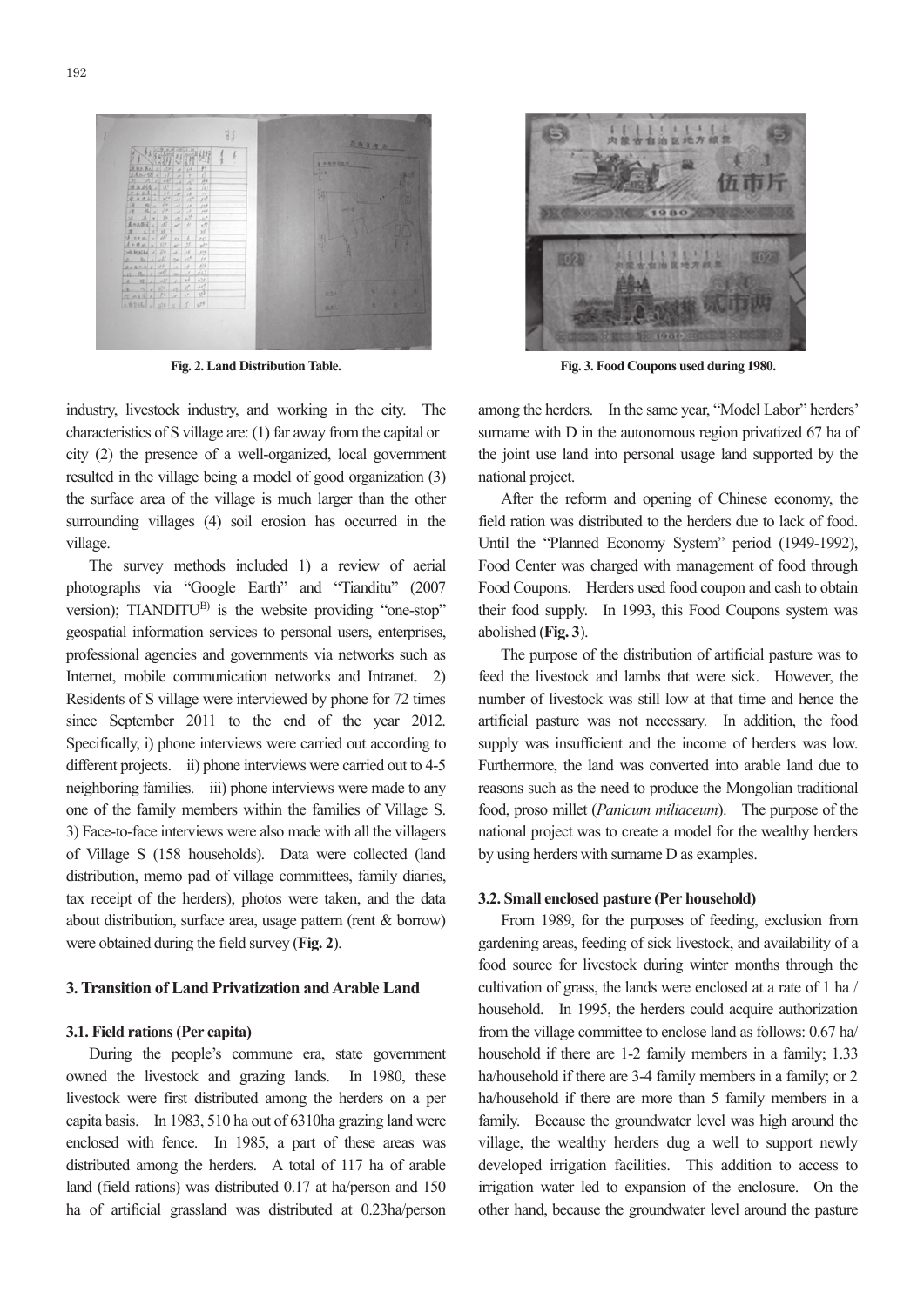

**Fig. 4. Transition of land use in S village.** Note: The land distribution of S village, face-to-face interview, "Tianditu".

was low and not suitable for irrigation, the herders used the enclosure as arable land only if the amount of annual precipitation was sufficient. If the amount of annual precipitation was too low, the enclosure was used and expanded for artificial grass harvesting to secure food for the winter feeding of livestock. As a result, the total area of the small enclosed pasture was expanded to 412.5 ha.

#### **3.3. Artificial pasture (Per livestock)**

 A three years "Artificial Pasture" project was performed in 1995-1997. For 58 households with 100 head or more sheep, 3.3ha artificial land per livestock was allocated. According to Germany Support Sand-Control & Afforestation Project, shelter forest was planted in year 2003 and for the remaining 58 households whose livestock were less than 100 head (according to the population of goats and sheep 1997), arable land of 3.3 ha / head was allocated in year 2005. Fifty-eight households that were distributed land during 1995 to 1997 had been weeding the distributed land as livestock feed until 2001, but "Seasonal Prohibit Grazing" policy of 2002 and "Annual Prohibit Grazing" policy of 2005 caused the reduction of livestock numbers, and thus the land used for weeding (rental or own land area) became arable land for planting of grain gradually. After that, until May 2010-2012, artificial pasture distribution per livestock was about 200 ha, and mostly purchased by the merchants outside the village.

 From 1985 to 2003, private use of land was divided into four types: (1) fields for growing field rations (per capita), (2) artificial pasture, (3) small enclosed pasture, (4) conversion of arable land into forest. But from 2004, these four types of land were nominally assigned into salinization land, grassland, desert, and hilly areas (see **Fig. 4**). Despite the four different nominally assigned types of land, the fact is the land use form was of joint-use including land for field rations, artificial land

and small enclosed pasture. By 2004, distributable land of the village was distributed to all of the herders. Distribution rules were distributed on the basis of livestock numbers and population. Its total area was 4,699 ha, which was about 74.5% of the land's total area.

#### **4. Summary and Discussion**

 In the grazing area of Inner Mongolia, per capita land distribution of artificial pasture was at first aimed to supplement for the lack of food, and feeding of lamb and livestock with disease. The enclosed pasture project supported by the state was to establish a model of wealthy herders called "Model Labor" and to promote private use of land. However, small livestock numbers, lack of food and the need to produce proso millet (traditional Mongolian food) were accelerated resulting in much of the land being converted into



**Fig. 5. 158 households were divided into three levels according to the area of private land they are in charge of.** Note: Horizontal axis: business name (distribution years are according to old order). (Created by Land Distribution Table of S village).



**Fig. 6. The center pivot irrigated land using the drop-type sprinkler in the purchased area by a merchant outside the village (August 2013 shooting).**